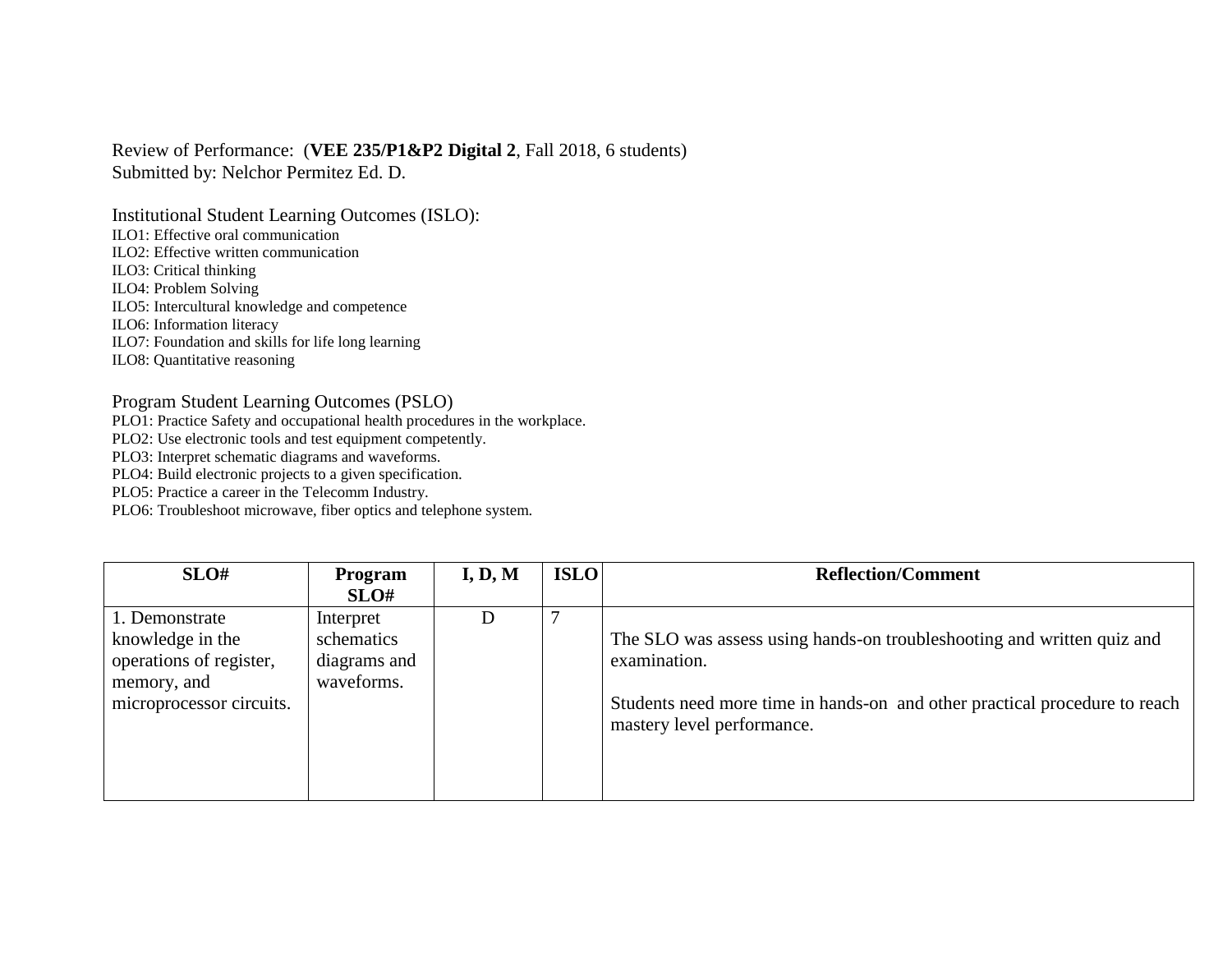|                                                                                   |                                                       |   |        | 6 students (0 female and 6 male) out of 6 students (100%) pass the SLO<br>assessment.                                                                                                                                                                                                       |
|-----------------------------------------------------------------------------------|-------------------------------------------------------|---|--------|---------------------------------------------------------------------------------------------------------------------------------------------------------------------------------------------------------------------------------------------------------------------------------------------|
| 2. Show understanding<br>in digital arithmetic<br>counting circuits.              | Interpret<br>schematics<br>diagrams and<br>waveforms. | D | $\tau$ | The SLO was assess using hands-on troubleshooting and written quiz and<br>examination.<br>Students need more time in hands-on and other practical procedure to reach<br>mastery level performance.<br>6 students (0 female and 6 male) out of 6 students (100%) pass the SLO<br>assessment. |
| 3. Exhibit knowledge in<br>data conversion, selector<br>and distributor circuits. | Interpret<br>schematics<br>diagrams and<br>waveforms. | M | $\tau$ | The SLO was assess using hands-on troubleshooting and written quiz and<br>examination.<br>Students need more time in hands-on and other practical procedure to reach<br>mastery level performance.<br>6 students (0 female and 6 male) out of 6 students (100%) pass the SLO<br>assessment. |

**Additional observations:** Needs more NIDA cards for digital set to accommodate growing number of students in electronics and telecommunication program..

**Special comments:** 6 students (100%) got a grade of "C" and higher.